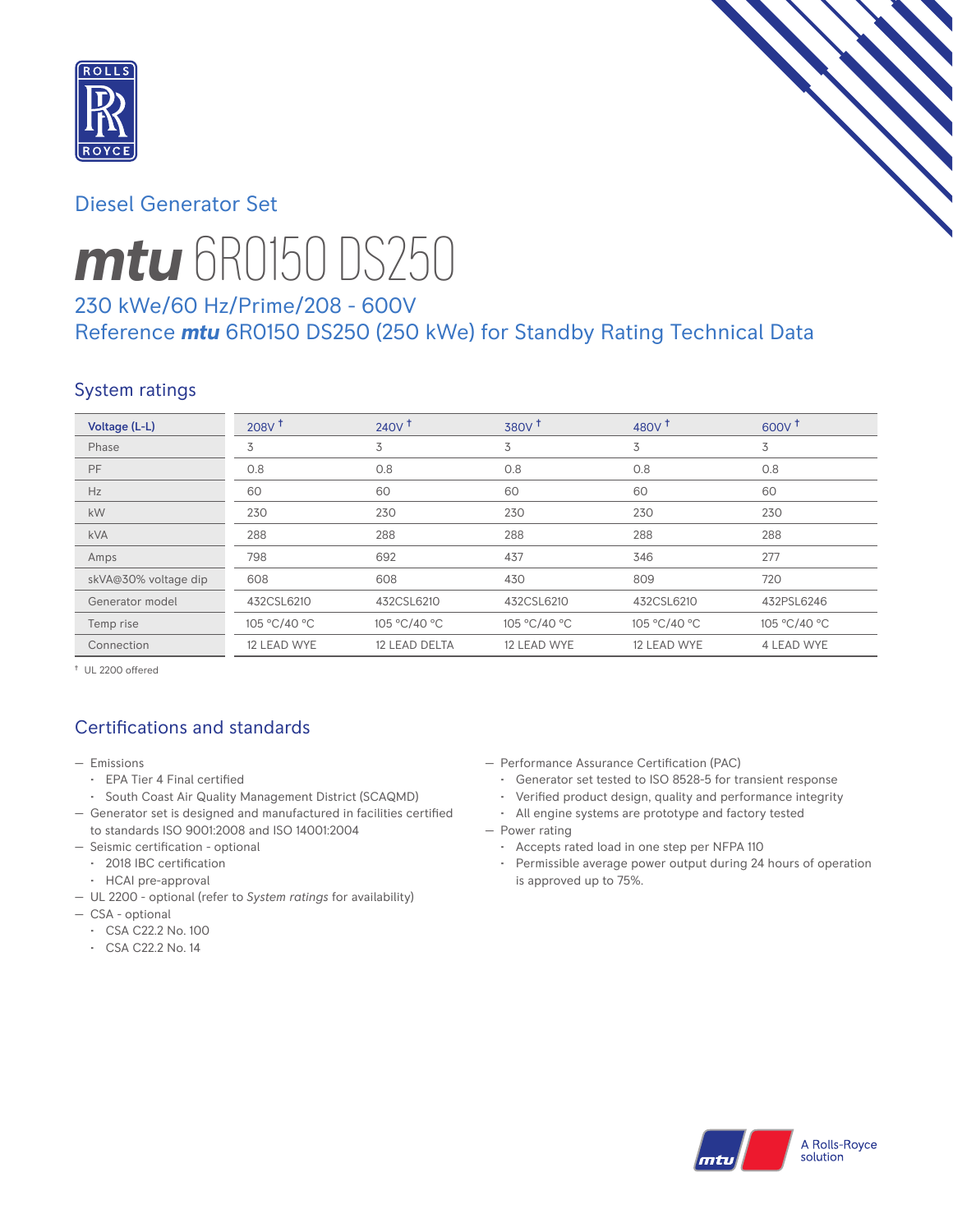## Standard features \*

- Single source supplier
- Global product support
- Two (2) Year/3,000 Hour Basic Limited Warranty
- 6090HFG06 diesel engine
	- 9.0 liter displacement
	- Common rail fuel injection
	- 4-cycle
- Engine-generator resilient mounted
- Complete range of accessories
- Cooling system
- Integral set-mounted
	- Engine-driven fan

# Standard equipment \*

#### Engine

- Air cleaner
- Oil pump
- Oil drain extension and shut-off valve
- Full flow oil filters
- Open crankcase ventilation
- Jacket water pump
- Thermostats
- Blower fan and fan drive
- Radiator unit mounted
- Electric starting motor 24V
- Governor electronic isochronous
- Base formed steel
- SAE flywheel and bell housing
- Charging alternator 24V
- Battery rack and cables
- Flexible fuel connectors
- Flexible exhaust connection
- EPA certified engine

#### **Generator**

- NEMA MG1, IEEE, and ANSI standards compliance for temperature rise and motor starting
- Sustained short circuit current of up to 300% of the rated current for up to 10 seconds
- Self-ventilated and drip-proof
- Superior voltage waveform
- Digital, solid state, volts-per-hertz regulator
- Brushless alternator with brushless pilot exciter
- 4 pole, rotating field
- 105 °C maximum prime temperature rise
- 1-bearing, sealed
- Flexible coupling
- Full amortisseur windings
- 125% rotor balancing
- 3-phase voltage sensing
- $\pm$  1% voltage regulation no load to full load
- 100% of rated load one step
- 5% maximum total harmonic distortion
- Generator
	- Brushless, rotating field generator
	- 2/3 pitch windings
	- 300% short circuit capability with optional Permanent Magnet Generator (PMG)
- Digital control panel(s)
	- UL recognized, CSA certified, NFPA 110
	- Complete system metering
	- LCD display

### Digital control panel(s)

- Digital metering
- Engine parameters
- Generator protection functions
- Engine protection
- CANBus ECU communications
- Windows®-based software
- Multilingual capability
- Communications to remote annunciator
- Programmable input and output contacts
- UL recognized, CSA certified, CE approved
- Event recording
- IP 54 front panel rating with integrated gasket
- NFPA 110 compatible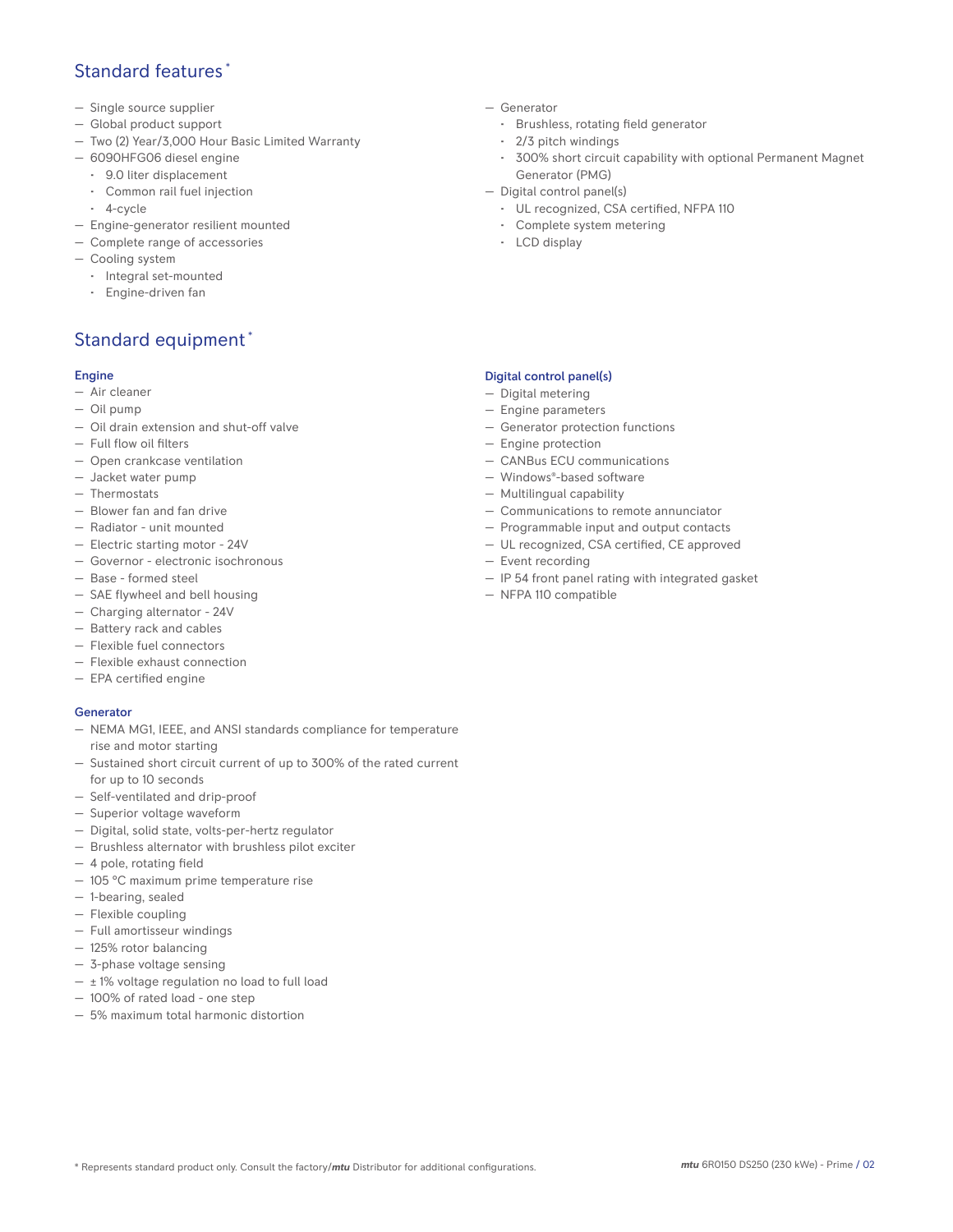# Application data

#### Engine

| Manufacturer                         | John Deere  |
|--------------------------------------|-------------|
| Model                                | 6090HFG06   |
| Type                                 | 4-cycle     |
| Arrangement                          | 6-inline    |
| Displacement: $L$ (in <sup>3</sup> ) | 9.0(549)    |
| Bore: cm (in)                        | 11.84(4.7)  |
| Stroke: cm (in)                      | 13.6(5.4)   |
| Compression ratio                    | 16:1        |
| Rated rpm                            | 1.800       |
| Engine governor                      | <b>JDEC</b> |
| Maximum power: kWm (bhp)             | 298 (399)   |
| Steady state frequency band          | ± 0.25%     |
| Air cleaner                          | dry         |
|                                      |             |
|                                      |             |

## Liquid capacity

| Total oil system: L (gal)             | 40 (10.6)     |
|---------------------------------------|---------------|
| Engine jacket water capacity: L (gal) | 17(4.49)      |
| System coolant capacity: L (gal)      | 41.37 (10.93) |

#### Electrical

| Electric volts DC                                            | 24  |
|--------------------------------------------------------------|-----|
| Cold cranking amps under -17.8 $^{\circ}$ C (O $^{\circ}$ F) | 950 |
| Batteries: group size                                        | 31  |
| Batteries: quantity                                          |     |
|                                                              |     |

#### Fuel system

| Fuel supply connection size    | $-10$ JIC 37 $\degree$ female |
|--------------------------------|-------------------------------|
| Fuel return Connection size    | $-6$ JIC 37 $\degree$ female  |
| Maximum fuel Lift: m (ft)      | 2.4(7.9)                      |
| Recommended fuel               | diesel #2                     |
| Total fuel flow: L/hr (gal/hr) | 167.94 (44.37)                |
|                                |                               |

#### Fuel consumption

| At 100% of power rating: L/hr (gal/hr)<br>At 75% of power rating: L/hr (gal/hr)<br>At 50% of power rating: L/hr (gal/hr) | 71.7 (18.9)<br>52.9 (14)<br>36.4(9.6) |
|--------------------------------------------------------------------------------------------------------------------------|---------------------------------------|
| <b>DEF</b> consumption<br>At 100% of power rating: L/hr (gal/hr)<br>At 75% of power rating: L/hr (gal/hr)                | 1.65(0.44)<br>1.53(0.41)              |
| At 50% of power rating: L/hr (gal/hr)                                                                                    | 1.17(0.31)                            |
| Cooling - radiator system                                                                                                |                                       |
| Ambient capacity of radiator: °C (°F)<br>Maximum restriction of cooling air: intake                                      | 50 (122)                              |
| and discharge side of radiator: kPa (in. H <sub>2</sub> 0)                                                               | 0.124(0.5)                            |
| Water pump capacity: L/min (gpm)                                                                                         | 385 (102)                             |
| Heat rejection to coolant: kW (BTUM)                                                                                     | 185 (10,530)                          |
| Heat rejection to air to air: kW (BTUM)                                                                                  | 86 (4,895)                            |
| Heat radiated to ambient: kW (BTUM)                                                                                      | 36.9 (2,099)                          |
| Fan power: kW (hp)                                                                                                       | 18(24.1)                              |
| Air requirements                                                                                                         |                                       |
| Aspirating: *m <sup>3</sup> /min (SCFM)<br>Air flow required for radiator                                                | 23 (812)                              |
| cooled unit: *m <sup>3</sup> /min (SCFM)                                                                                 | 517.7 (18,281)                        |
| Remote cooled applications; air flow required for<br>dissipation of radiated generator set heat for a                    |                                       |
| maximum of 25 °F rise: *m <sup>3</sup> /min (SCFM)                                                                       | N/A                                   |
|                                                                                                                          |                                       |
| * Air density = $1.184$ kg/m <sup>3</sup> (0.0739 lbm/ft <sup>3</sup> )                                                  |                                       |
| <b>Exhaust system</b>                                                                                                    |                                       |
| Gas temperature (stack): °C (°F)                                                                                         | 447 (837)                             |
| Maximum gas temperature during regeneration: °C (°F)                                                                     | 647 (1,197)                           |
| Gas volume at stack temperature: m <sup>3</sup> /min (CFM)                                                               | 45 (1,589)                            |

outlet of aftertreatment: kPa (in.  $H_2$ 0) 0) 19.2 (77)

Maximum allowable back pressure at